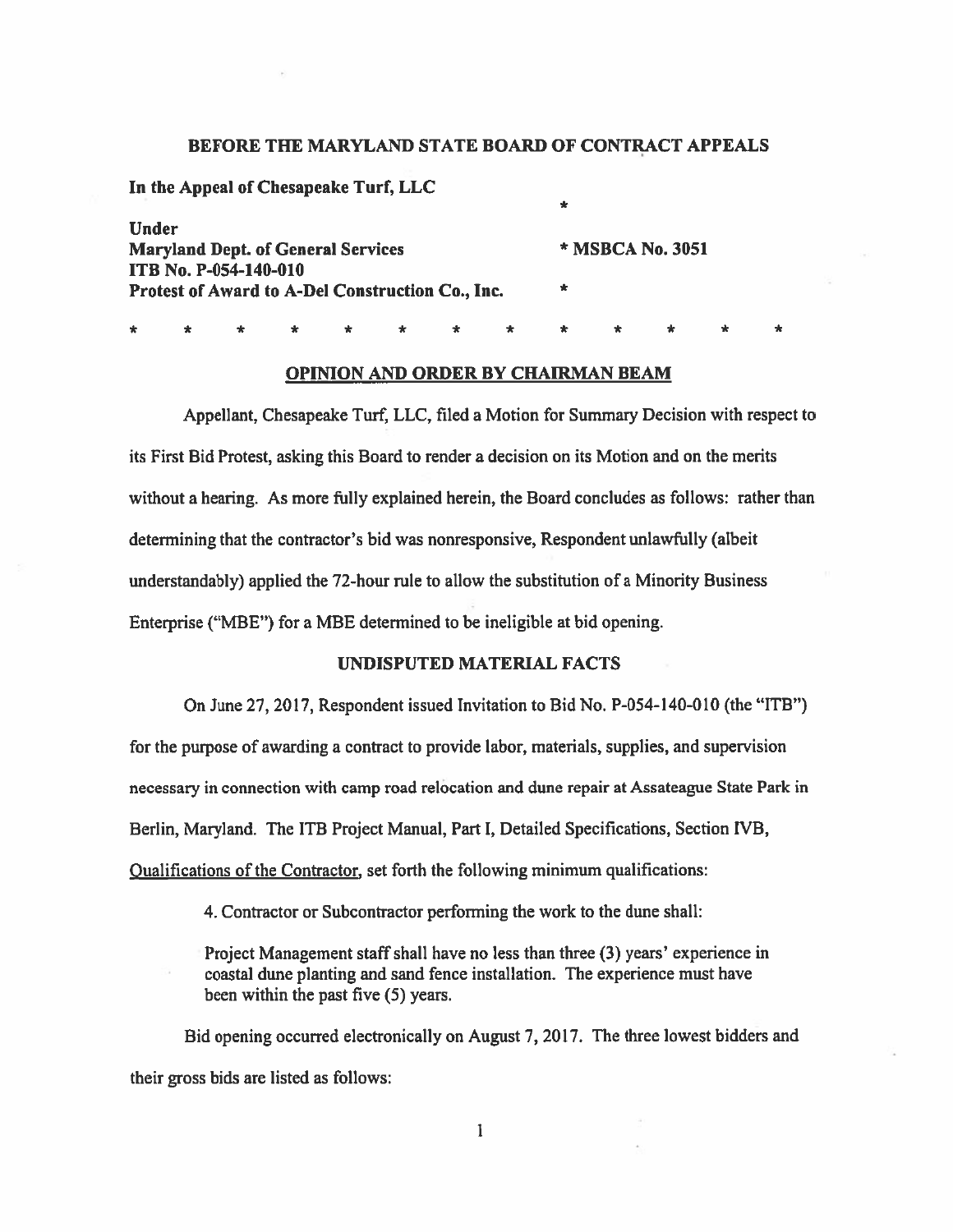| A-Del Construction Co., Inc. ("A-Del") | \$2,574,011.59 |
|----------------------------------------|----------------|
| Chesapeake Turf, LLC ("Appellant")     | \$3,123,363.25 |
| Company A                              | \$3,985,199.50 |

A-Del was the apparen<sup>t</sup> low bidder. Appellant had the second lowest bid.

The ITB contained <sup>a</sup> 10% Minority Business Enterprise ("MBE") Participation Goal, as shown on the MBE Utilization and Fair Solicitation Affidavit & MBE Participation Schedule ("MBE Form D"). A-Del indicated on its MBE Form D that it acknowledged and intended to meet, in full, the overall certified MBE Participation Goal and that it was not seeking a waiver under COMAR 21.11.03.11. A-Del's MBE Form D also indicated that it would use <sup>a</sup> single MBE firm, Potomac Services Management, Inc. ("Potomac") to meet the 10% goal for the scope of work "Landscape Plantings & Stabilization."

On August 8, 2017 Appellant submitted an email reques<sup>t</sup> to Michael Cavanaugh, Respondent's Procurement Officer ("P0"), seeking "information regarding the apparen<sup>t</sup> low bidder's MBE commitment disclosed on form MBE D1A." Appellant expressed concerns that the MBE contractor proposed by A-Del did not have the requisite experience to perform the specified scope of work. Respondent denied Appellant's reques<sup>t</sup> for this information and referred Appellant to the Respondent's Public Information Act ("PIA") Officer instead.<sup>1</sup>

Two days later, on August 10, 2017, the P0 sent an email to A-Del seeking additional information regarding A-Del's qualifications, stating as follows:

After reviewing the attached information it is not clear if A Del Construction meets the minimum qualifications listed in the specification. Please provide

<sup>&#</sup>x27;In response to this email, on August 8,2017, Appellant submitted <sup>a</sup> PIA reques<sup>t</sup> to Michael Swygert, Respondent's PIA Officer, requesting all bid documents for the project, particularly MBE documents reflecting <sup>p</sup>ledged participation and waiver requests. On August 17, 2017, Respondent's PIA Officer's refused to disclose the requested documents on the grounds that the P0 had not ye<sup>t</sup> made <sup>a</sup> recommendation for award and stated that the documents were unavailable pursuant to MD Code Ann., State Finance & Procurement ("SFP"), §13-202(a) and COMAR  $\S21.05.01.05$ . We make no finding, however, as to whether the PIA's refusal complied with SFP  $\S13$ - $210(b)(1)(iii)$ , which states that "at and after bid opening, the contents of a bid and any document submitted with the bid shall be open to public inspection."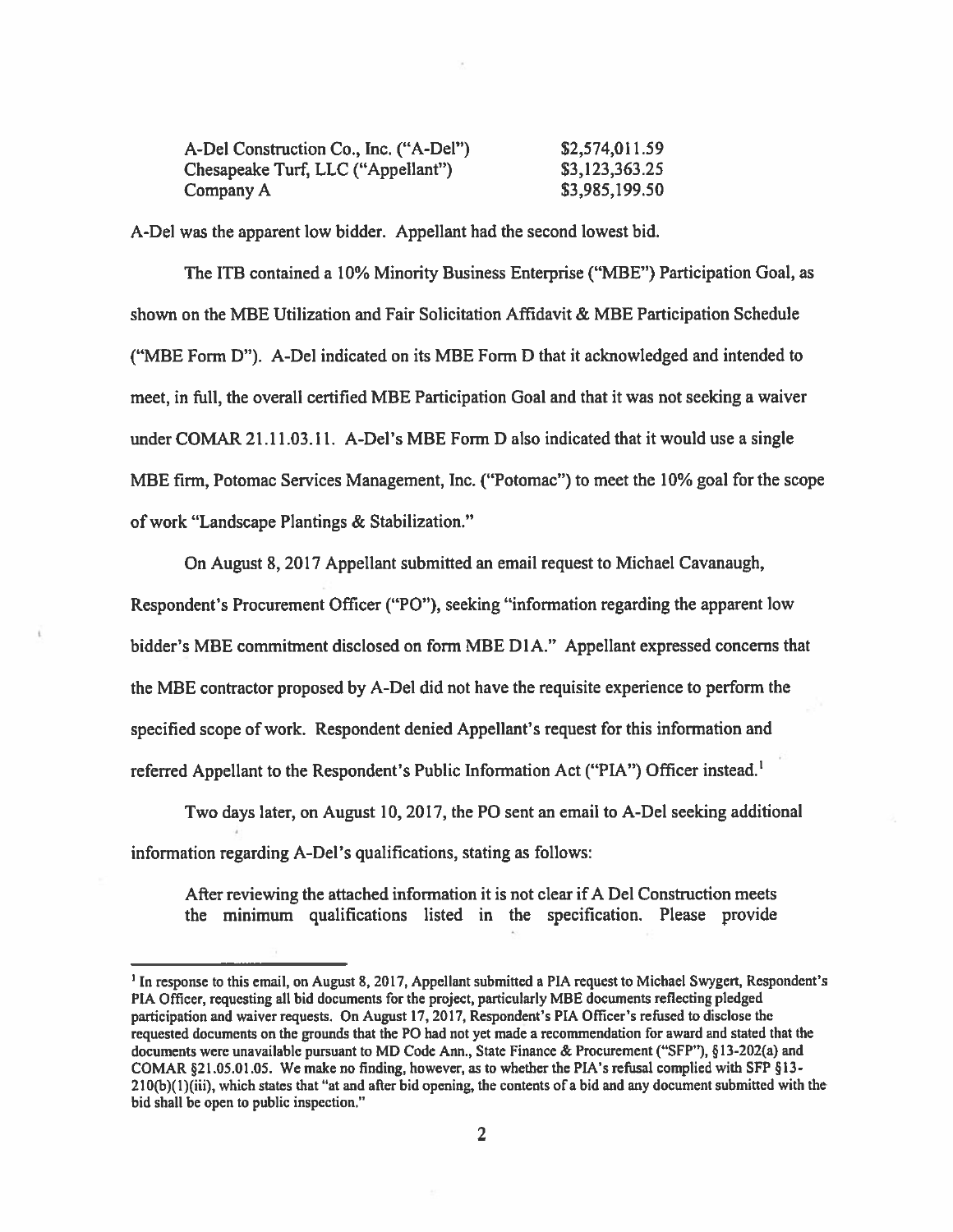documentation for par<sup>t</sup> 4 of the qualifications.. .at your earliest convenience, but not later than 2:00 PM, Tuesday, August 15, 2017.

On August 15, 2017, A-Del responded to the PO via email by stating:

On bid day, 2 hours before bid time, I received <sup>a</sup> bid from [Potomac] that was \$100,000 lower than Ashton Manor Environmental who was the only other price I had received. Potomac was also an MBE and was <sup>a</sup> subcontractor that made it possible for me to meet the 10% MBE requirements. I felt at that time I had no choice but to use them. I discussed the qualifications of the Project Manager from Potomac that will be handling this project and was informed that he has been an Agronomist for the pas<sup>t</sup> 25 years and has <sup>a</sup> Masters Degree from the University of MD in erosion control. I believe the Project Manager from Potomac has more than enough experience for this project but I would like to discuss this with you.

A-Del did not submit <sup>a</sup> written reques<sup>t</sup> for permission to amend its MBE Form D.

On August 16, 2017, the P0 notified A-Del via email that Potomac did not meet the minimum qualifications for performing work to the sand dunes. The P0 then gave A-Del 72 hours to revise and resubmit the MBE Form D. On August 18, 2017, A-Del submitted <sup>a</sup> revised MBE Form D, which again acknowledged its commitment to meet the 10% MBE Participation Goal. On its revised MBE Form D, A-Del indicated that it would be subcontracting 10% of the total contract amount to Quarry Products, Unlimited, Inc. ("Quarry") for the scope of work designated as "Trucking of Materials." A-Del did not make <sup>a</sup> commitment to use any other MBE subcontractor.

After consulting with its MBE liaison, Malik Rahman, Respondent's P0 determined that A-Del had met the MBE requirements and recommended award to A-Del.

On August 22, 2017, in response to the P0's and the PIA Officer's refusals to disclose the requested documents, Appellant filed its First Bid Protest based on two separate grounds: (1) that upon information and belief, Appellant believed A-Del had included a commitment to Potomac on its MBE Form D and that Potomac did not meet the minimum qualifications for sand dune landscaping as set forth in the  $ITB$ , and  $(2)$  that upon information and belief, Respondent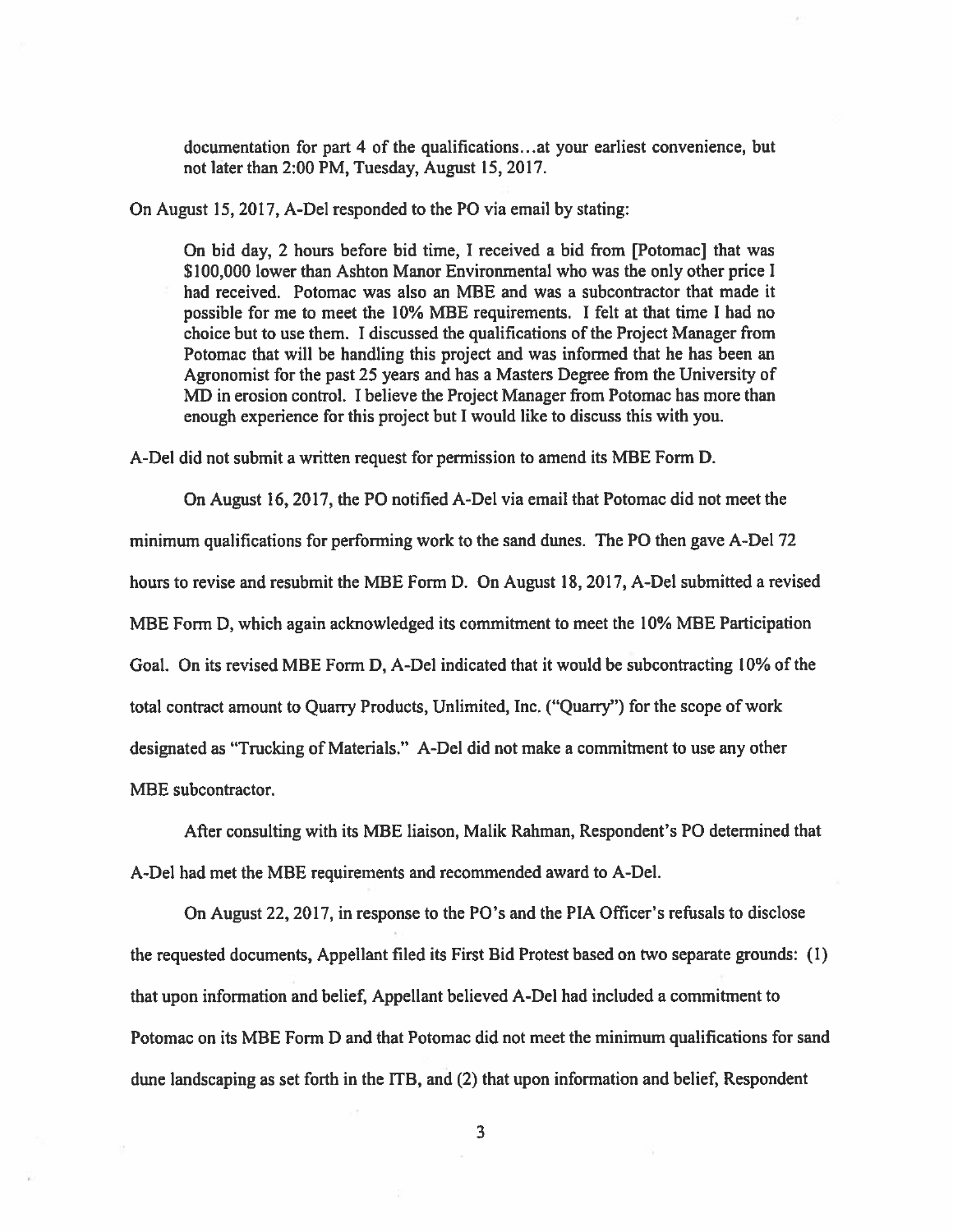had improperly allowed A-Del to revise its MBE Form D to replace an ineligible MBE in

violation of the "72-Hour Rule" as set forth in SFP  $\S$ 14-302(a)(10) and COMAR 21.11.03.12.<sup>2</sup>

On September 13, 2017, the P0 issued its final decision letter denying Appellant's First

Bid Protest. In this letter, the P0 stated as follows:

Lastly, it is alleged that A-Del's bid neither achieved the ITB's MBE participation goal of 10%, nor requested <sup>a</sup> waiver thereof. Chesapeake further alleges that the MBE Participation Schedule may not be amended because [Potomac] has always been unavailable or ineligible to perform sand dune landscaping work. Potomac was originally listed on A-Del's MBE Participation Schedule, but the Procurement Officer determined that Potomac was ineligible to perform work to the dune. A-Del was given 72 hours to amend the MBE Participation Schedule, in accordance with COMAR 21.11.03.12. The "72 hour rule" allows <sup>a</sup> contractor whose bid includes an ineligible MBE subcontractor to make <sup>a</sup> change within 72 hours after the time in which the contractor, for the first time, in good faith believes the MBE subcontractor is not eligible. A-Del amended the MBE Participation Schedule within 72 hours, in accordance with the regulations, and chose Quarry Products Unlimited, Inc. to perform trucking services, which amounts to an MBE participate goal of 10% of the total contract.

Appellant filed its First Notice of Appeal in this matter on September 20, 2017. Appellant

initially requested <sup>a</sup> hearing on its Motion for Summary Decision, but that reques<sup>t</sup> was

subsequently withdrawn. Neither party requested <sup>a</sup> hearing on the merits.

# SUMMARY DECISION STANDARD

In deciding whether to gran<sup>t</sup> Appellant's Motion for Summary Decision of the appea<sup>l</sup> of

Appellant's First Bid Protest, the Board must follow COMAR 21.10.05.06D(2):

The Appeals Board may gran<sup>t</sup> <sup>a</sup> proposed or final summary decision if the Appeals Board finds that (a) [a]fter resolving all inferences in favor or the party against whom the motion is asserted, there is no genuine issue of material fact; and (b) [a] party is entitled to prevail as <sup>a</sup> matter of law.

<sup>&</sup>lt;sup>2</sup> On September 18, 2017, Appellant received documents responsive to its PIA request by letter dated September 14, 2017.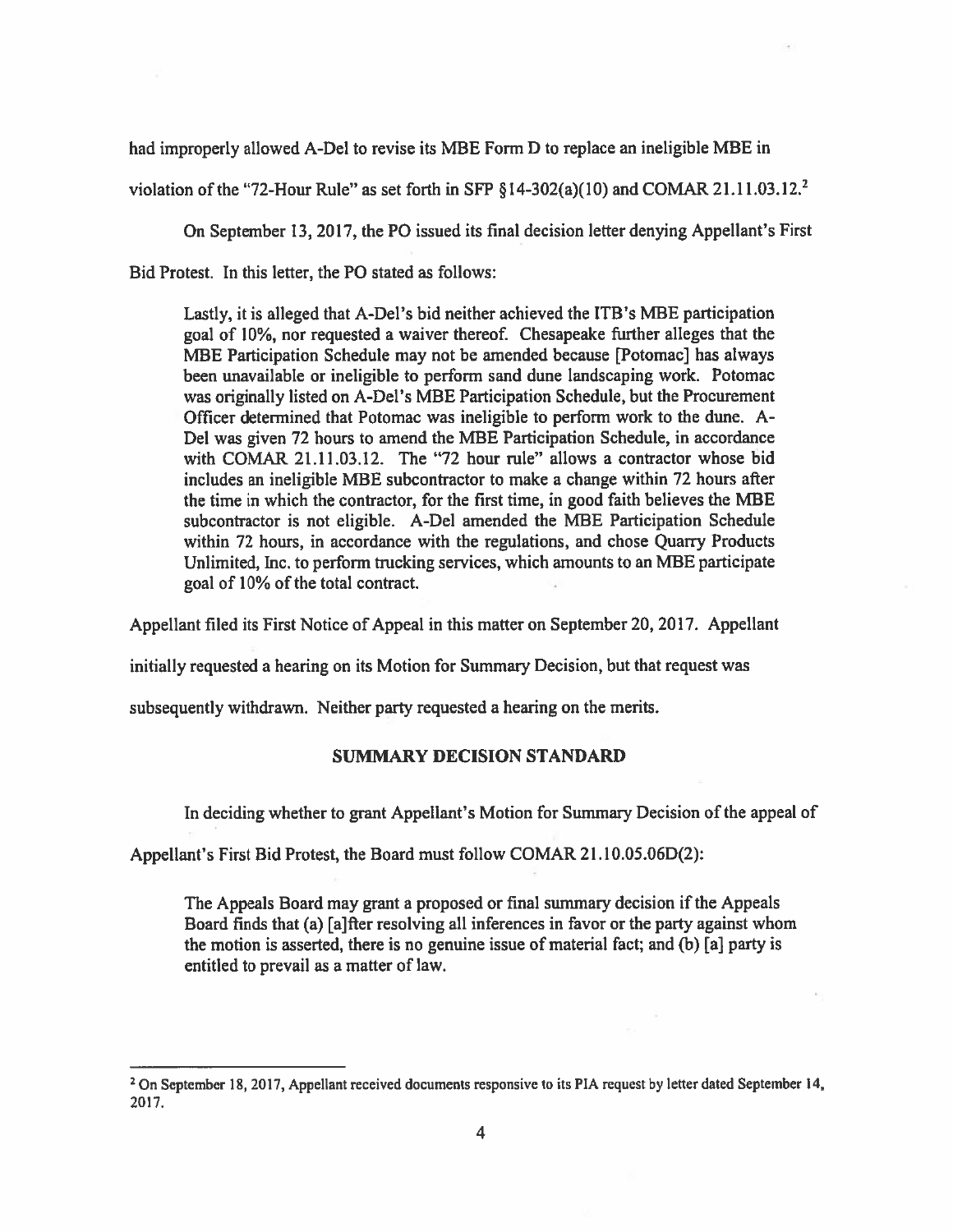The standard of review for granting or denying summary decision is the same as for granting summary judgment under Md. Rule 2-501(a). See, Beatty v. Trailmaster Prod., Inc., 330 Md. 726 (1993). To defeat <sup>a</sup> motion for summary judgment, the opposing party must show that there is <sup>a</sup> genuine dispute of material fact by proffering facts that would be admissible in evidence. Id. at 737-738. While <sup>a</sup> court must resolve all inferences in favor of the party opposing summary judgment, those inferences must be reasonable ones. Clea v. City of Baltimore, 312 Md. 662, 678 (1988).

#### STANDARD OF REVIEW FOR BID PROTESTS

To prevail on an appea<sup>l</sup> of the denial of <sup>a</sup> bid protest, an appellant must show that the agency's action was biased or that the action was arbitrary, capricious, unreasonable, or in violation of law. Hunt Reporting Co., MSBCA No. 2783 at 6 (2012)(citing Delmarva Comty Servs., Inc., MSBCA <sup>2302</sup> at 8, <sup>5</sup> MSBCA ¶ <sup>523</sup> at <sup>5</sup> (2002)).

## DECISION

The issue in this case is whether the PO violated the law in determining that the 72-hour rule applied so as to provide A-Del the opportunity to cure its otherwise nonresponsive bid. The parties do not dispute that Potomac was ineligible to satisfy the MBE certification requirements at bid opening, as required pursuan<sup>t</sup> to C0MAR 21.11.03 .09C(5), which would render A-Del's bid nonresponsive. Likewise, the parties do not dispute that A-Del timely submitted <sup>a</sup> revised MBE Form <sup>D</sup> purporting to replace Potomac with Quarry. Rather, the question presented is whether the P0 erred as <sup>a</sup> matter of law in allowing A-Del to substitute Quarry in <sup>p</sup>lace of Potomac within <sup>72</sup> hours of being notified by the P0 of Potomac's ineligibility.

5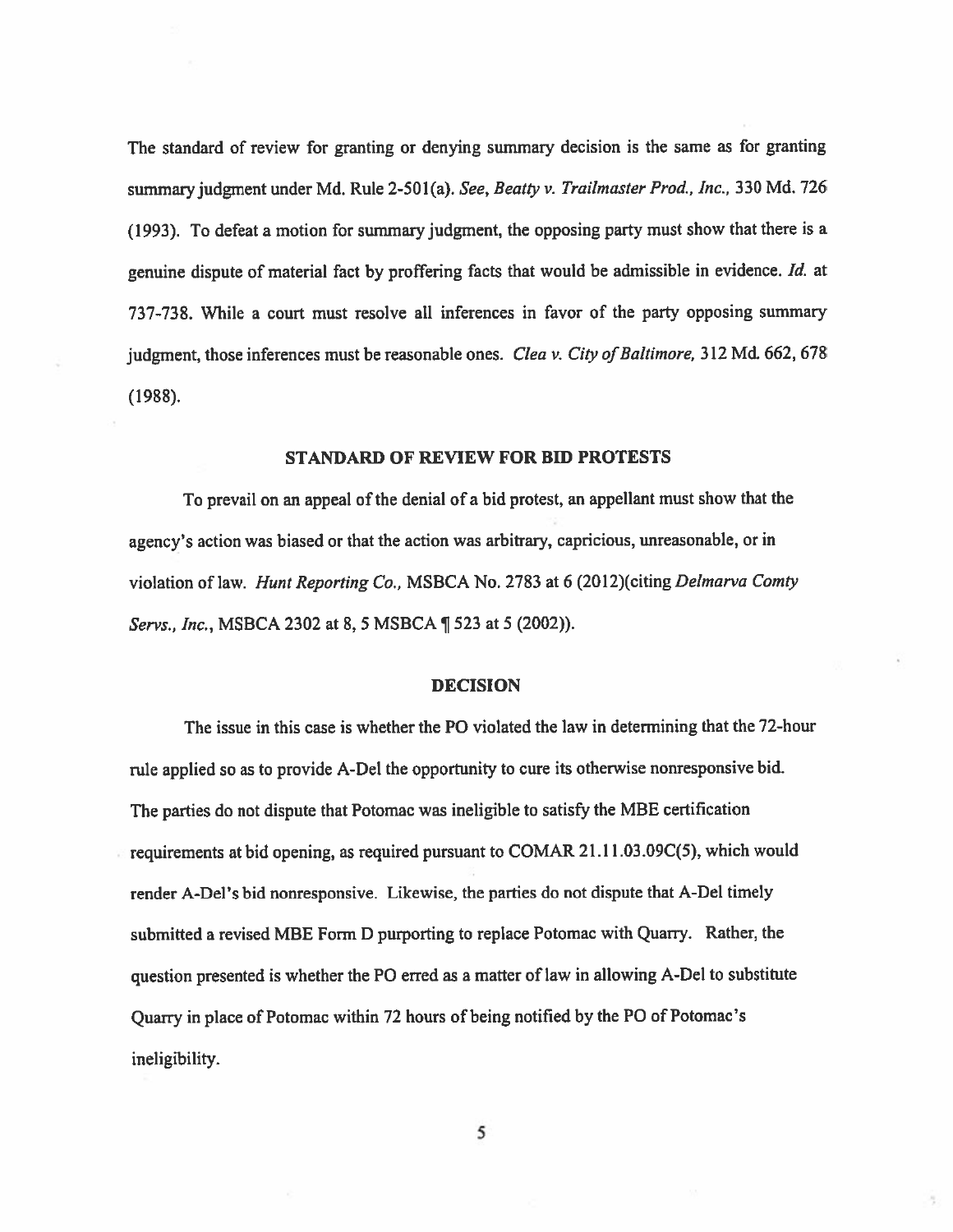It is clear from the P0's final decision letter that the P0 relied upon COMAR

 $21.11.03.12$  in determining that the 72-hour rule applied. COMAR 21.11.03.12A provides as

follows:

If at any time after submission of <sup>a</sup> bid or proposal and before execution of <sup>a</sup> contract, <sup>a</sup> bidder or offeror determines that <sup>a</sup> certified MBE listed on the MBE participate schedule required under Regulation .09 $C(3)$  of this chapter has become or will become unavailable or is ineligible to perform the work required under the contract, then the bidder or offeror shall: (I) [w]ithin 72 hours of making the determination, provide written notice to the procuremen<sup>t</sup> officer; and (2) [w]ithin 5 business days of making determination, make <sup>a</sup> written reques<sup>t</sup> to the procuremen<sup>t</sup> officer to amend the MBE participation schedule. (emphasis added).

Unfortunately, however, the language of this COMAR provision is inconsistent with the statute

upon which it was promulgated. MD CODE ANN., SFP  $\S$ 14-302(a)(10)(i)(2) provides as follows:

If the bidder or offeror determines that <sup>a</sup> minority business enterprise identified in the minority business enterprise participation schedule has become or will become unavailable or ineligible to perform the work required under the contract, the bidder or offeror shall notify the unit within 72 hours of making the determination. (emphasis added).

Similarly, MD CODE ANN., SFP  $\S14-302(a)(10)(ii)(1)$  provides as follows:

If <sup>a</sup> minority business enterprise identified in the minority business enterprise participation schedule submitted with <sup>a</sup> bid or offer has become or will become unavailable or ineligible to perform the work required under the contract, the bidder or offeror may submit <sup>a</sup> written reques<sup>t</sup> with the unit to amend the minority business enterprise participation schedule. (emphasis added).

<sup>A</sup> comparison of § l4-302(a)(1O) with COMAR 21.11.03. 12A clearly demonstrates that the word

"is" is not presen<sup>t</sup> in either of the subparagraphs in the statute. Therefore, we must determine the

effect of these conflicting provisions, if any, upon the facts as presented in this case.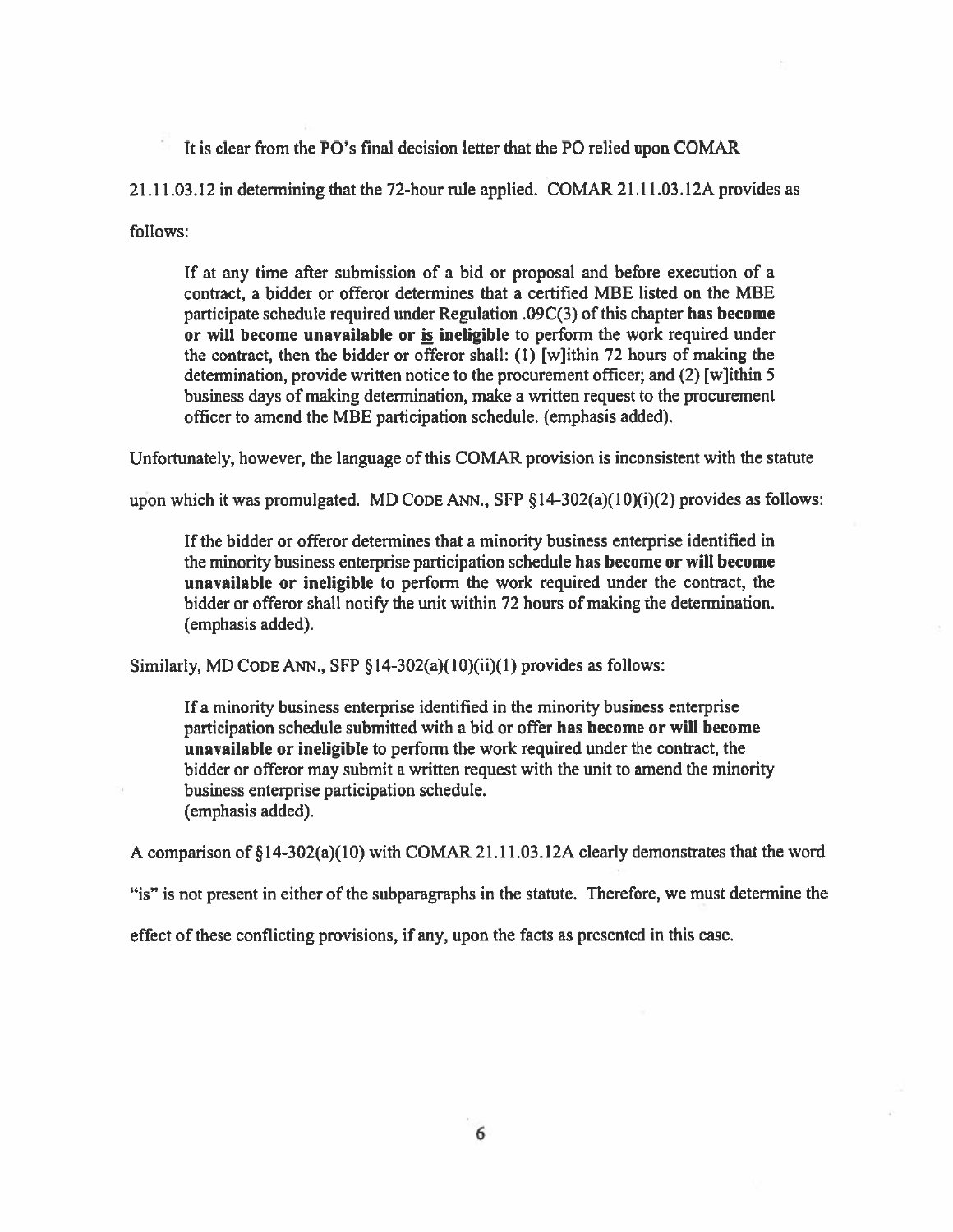Appellant contends that A-Del's bid was nonresponsive at bid opening based on COMAR 21.11.03.09 $C(5)^3$  and that "amendment of the MBE Form D is not available where a listed MBE 'is ineligible' as of bid opening—rather, an amendment is only available where <sup>a</sup> listed MBE either 'has become or will become ineligible' after submission of <sup>a</sup> bid or proposal and before execution of a contract...." (emphasis in original). Appellant asserts that "[t] o the extent that any regulation contradicts this revised statutory language, including COMAR <sup>2</sup> 1.11.03.12, such regulation is *ultra vires* and without effect."<sup>4</sup>

Not surprisingly, Respondent disagrees and contends that the P0 properly permitted A-Del to amend the MBE Form D and that the 72-hour rule under COMAR is consistent with SFP  $§$  14-302(a)(10). Respondent asserts that the legislative history of the statute and the corresponding regulation that was promulgated thereafter reflects the General Assembly's intent that the 72-hour rule be <sup>a</sup> remedial statute, one that is designed to introduce regulations conducive to the public good and, as such, should be interpreted liberally to advance the remedy. Advocating <sup>a</sup> broad reading of the statute, Respondent recounts the legislative history of the statute, from the 2011 version in which the word "is" was originally included, to the 2012 revision, when the word "is" was deleted, and argues that the deletion of the word "is" in the 2012 revision did not alter the legislative purpose of permitting agencies to allow replacement MBEs.

Respondent relies on this Board's prior decisions in Tech Contracting, Co., Inc., MSBCA 2912 & 2916 (2015) and Trinity Svcs. Gp., Inc., MSBCA 2917, 2931 & 2935 (2015) as

<sup>&</sup>lt;sup>3</sup> COMAR 21.11.03.09C(5) provides that "[t]he failure of a bidder to accurately complete and submit the MBE utilization affidavit and the MBE participation schedule shall result in <sup>a</sup> determination that the bid is not responsive."

<sup>&</sup>quot;Appellant also contends, for the first time in this appeal, that A-Del's revised MBE Form <sup>D</sup> is nonresponsive because Quarry is not certified to perform the specified scope of work in the IFB. Because this issue was not raised in the First Bid Protest or addressed in Respondent's final decision letter, it has not been preserved for appeal. As such, we do not address this argumen<sup>t</sup> here.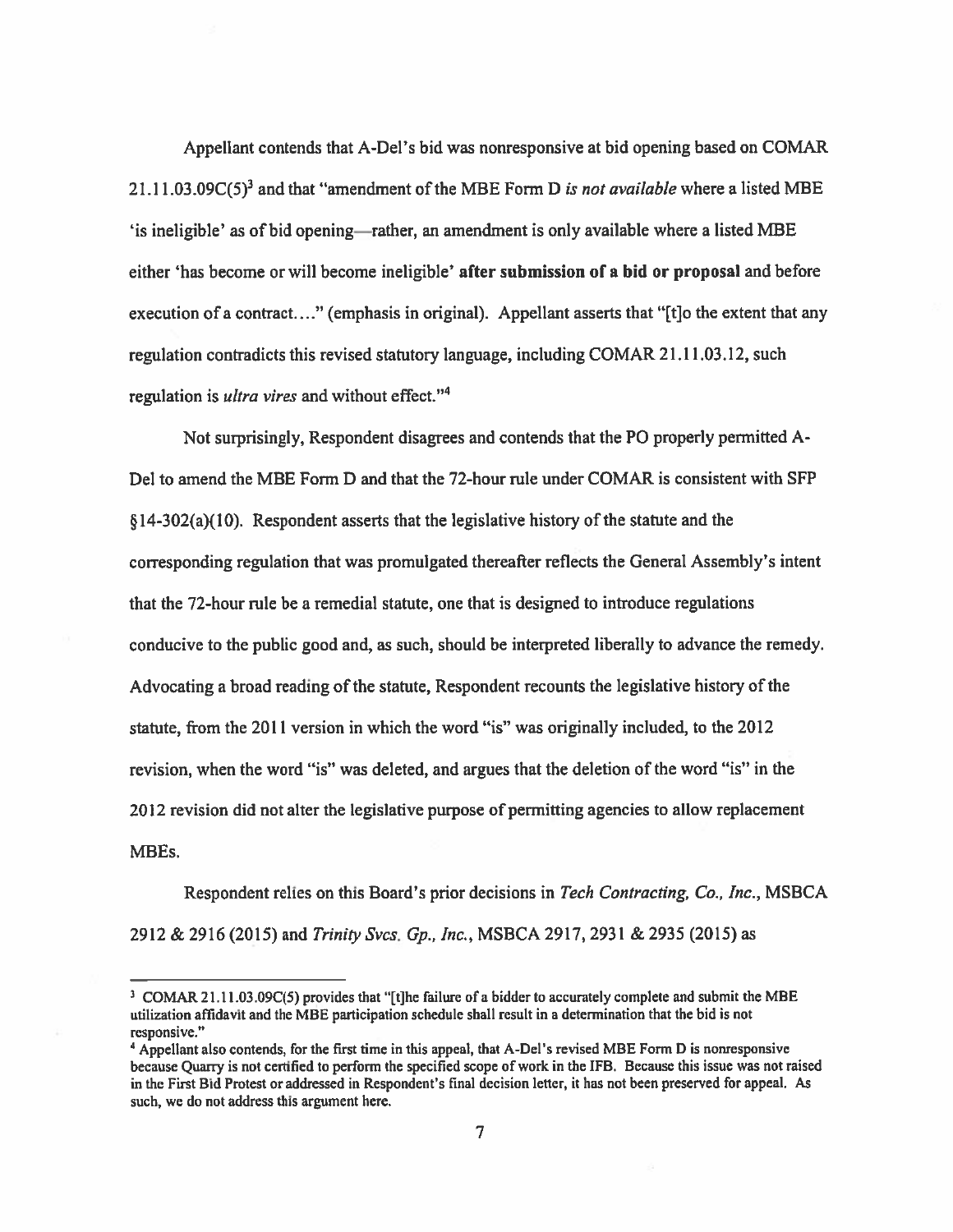additional support for its position that the "72-hour rule applies to the post-bid *determination* of ineligibility; once that determination is made, the bidder may reques<sup>t</sup> amendment and the agency may permit amendment." (emphasis in original).

Respondent further asserts that the simultaneous addition of subparagraph  $(iii)(1)$  in the 2012 revision must be read together with the deletion of the word "is" and that this subparagraph would be rendered superfluous and meaningless if Appellant's "narrow" reading of the statute were adopted.

Since we are being asked to determine the legal effect of the apparen<sup>t</sup> inconsistency between the statute and regulation and its application to the facts of this case, we begin our analysis with a review of the rules of statutory interpretation. With regard to the conflict between the statute and the regulation, the Maryland Court of Appeals has previously settled this question, as it explained in *Dept. of Human Res., Balt. City Dept. of Soc. Servs. v. Hayward*, 426 Md. 638 (2012). In *Hayward*, the Court explained as follows:

Administrative agencies have broad authority to promulgate regulations, to be sure, but the exercise of that authority, granted by the Legislature, must be consistent, and not in conflict, with the statute the regulations are intended to implement. We have consistently held that the statute must control. (citing Lussier v. Maryland Racing Com'n, 343 Md. 681, 688 (1996)(stating that "where the Legislature has delegated such broad authority to <sup>a</sup> state administrative agency to promulgate regulations in an area, the agency's regulations are valid under the statute if they do not contradict the statutory language or purpose."); Christ by Christ v. Maryland Dept. of Natural Resources, 335 Md. 427, 437-38 (1994)(stating that "this Court has upheld [an] agency's rules or regulations as long as they did not contradict the language or purpose of [a] statute.").

Id. at 658. Based on the foregoing, it is clear that COMAR 21.11.03.12A must yield to SFP §14-302(a)(10).

We look, then, to the statute to determine its meaning. It is <sup>a</sup> well-settled principle that the primary objective of statutory interpretation is "to ascertain and effectuate the intention of the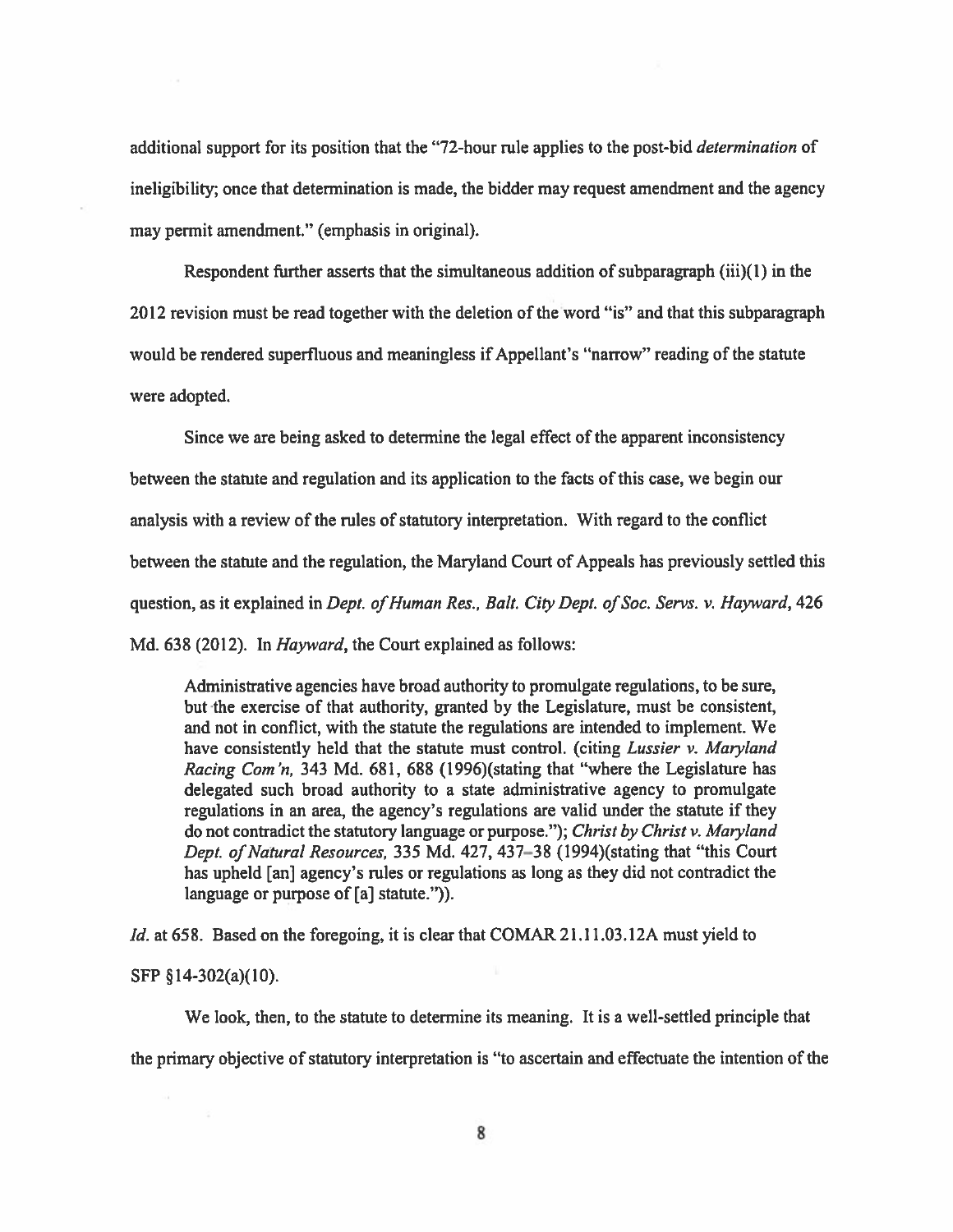legislature." Id. at 649-50 (quoting Oaks v. Connors, 339 Md. 24, 35 (1995)). The first step in this inquiry is to examine the plain language of the statute, and "[i]f the words of the statute, construed according to their common and everyday meaning, are clear and unambiguous and express a plain meaning, we will give effect to the statute as it is written." Id. at 650 (citing Jones v. State, 336 Md. 255, 261 (1994)). Thus, "where the statutory language is plain and free from ambiguity, and expresses <sup>a</sup> definite and simple meaning, courts do not normally look beyond the words of the statute itself to determine legislative intent." Id. (citing Montgomery County Dept. of Social Services v. L.D., 349 Md. 239, 264 (1998)). Furthermore, "[w]ords may not be added to, or removed from, an unambiguous statute in order to give it <sup>a</sup> meaning not reflected by the words the Legislature chose to use...." Id. (citing Smack v. Dept. of Health and Mental Hygiene, 378 Md. 298, 305 (2003)). See also, Meyer v. State, 445 Md. 648, 676 (2015)(stating that where <sup>a</sup> statute is unambiguous, it is erroneous to go beyond the plain meaning to infer legislative intent that was not expressed by the General Assembly).

In examining the plain language of the statute currently in effect, it is clear to us that the absence of the word "is" before the word "ineligible" means that an MBE identified in the MBE Form <sup>D</sup> must become "unavailable or ineligible" at some point in time after bid submission in order for the 72-hour rule to apply. The plain language of the statute reflects that "has become or will become" refer to both "unavailable or ineligible." If the verbs "has become or will become" apply only to the word "unavailable," then there is no verb applicable to the word "ineligible." Thus, "has become or will become" apply to both "unavailable and ineligible." Stated differently, substitution of an MBE may be permitted only if an MBE "has become or will become unavailable," or if the MBE "has become or will become.. .ineligible." We cannot simply read into the statute <sup>a</sup> word that is not there, particularly when the General Assembly

9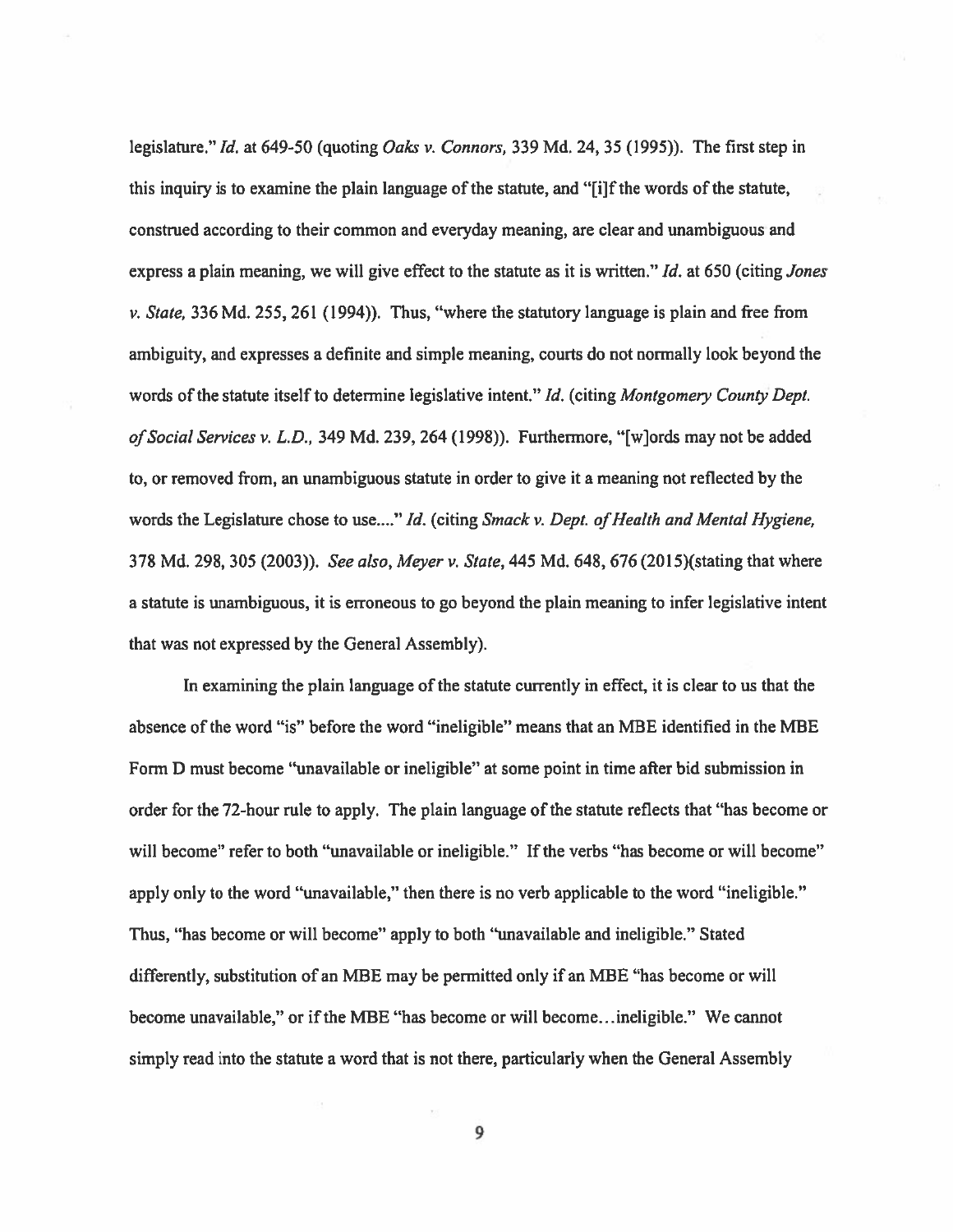deliberately removed it in two separate subparagraphs. Thus, to be <sup>a</sup> responsive bid, <sup>a</sup> bidder must submit <sup>a</sup> bid with an MBE that is both available and eligible at the time of bid submission. The 72-hour rule applies only if either of these circumstances change after <sup>a</sup> bid has been submitted.

We need not consider the legislature's intent with regard to the 2012 revision that removed the word "is" from the current version of the statute because the statute as currently enacted is clear and unambiguous on its face.<sup>5</sup> We can only presume that the General Assembly knew what it was doing, and did so with specific intent, when it revised the statute to delete the word "is." See, e.g., Waizer v. Osborne, 395 Md. 563, 57 1-73 (2006)(stating that we look first to the language of the statute, <sup>g</sup>iving it its natural and ordinary meaning, on the tacit theory that the Legislature is presumed to have meant what it said and said what it meant.).

Relying on McCree v. State, 441 Md. 4, 13 (2014) and Zorzit v. Comptroller of Md., 225 Md.App. <sup>158</sup> (2015), Respondent vigorously asserts that the <sup>p</sup>lain meaning of the terms of the statute must be considered in the context of the statutory scheme as <sup>a</sup> whole, rather than segmen<sup>t</sup> the statute and analyze its individual parts. To that end, Respondent contends that subparagraph (iii)(l), which was also added to the 2012 revision of the statute, would be rendered meaningless were we to adopt Appellant's view. MD CODE ANN., SFP  $\S$ 14-302(a)(10)(iii) provides as follows:

A minority business enterprise participation schedule may not be amended unless:

- 1. the bidder or offeror provides <sup>a</sup> satisfactory explanation of the reason for inclusion of the unavailable or ineligible firm on the minority business enterprise participation schedule; and
- 2. the amendment is approved by the unit's procuremen<sup>t</sup> officer after consulting with the unit's minority business enterprise liaison.

<sup>&</sup>lt;sup>5</sup> SFP §14-302(a)(1) was amended by H.B. 1370 in the 2012 Regular Session.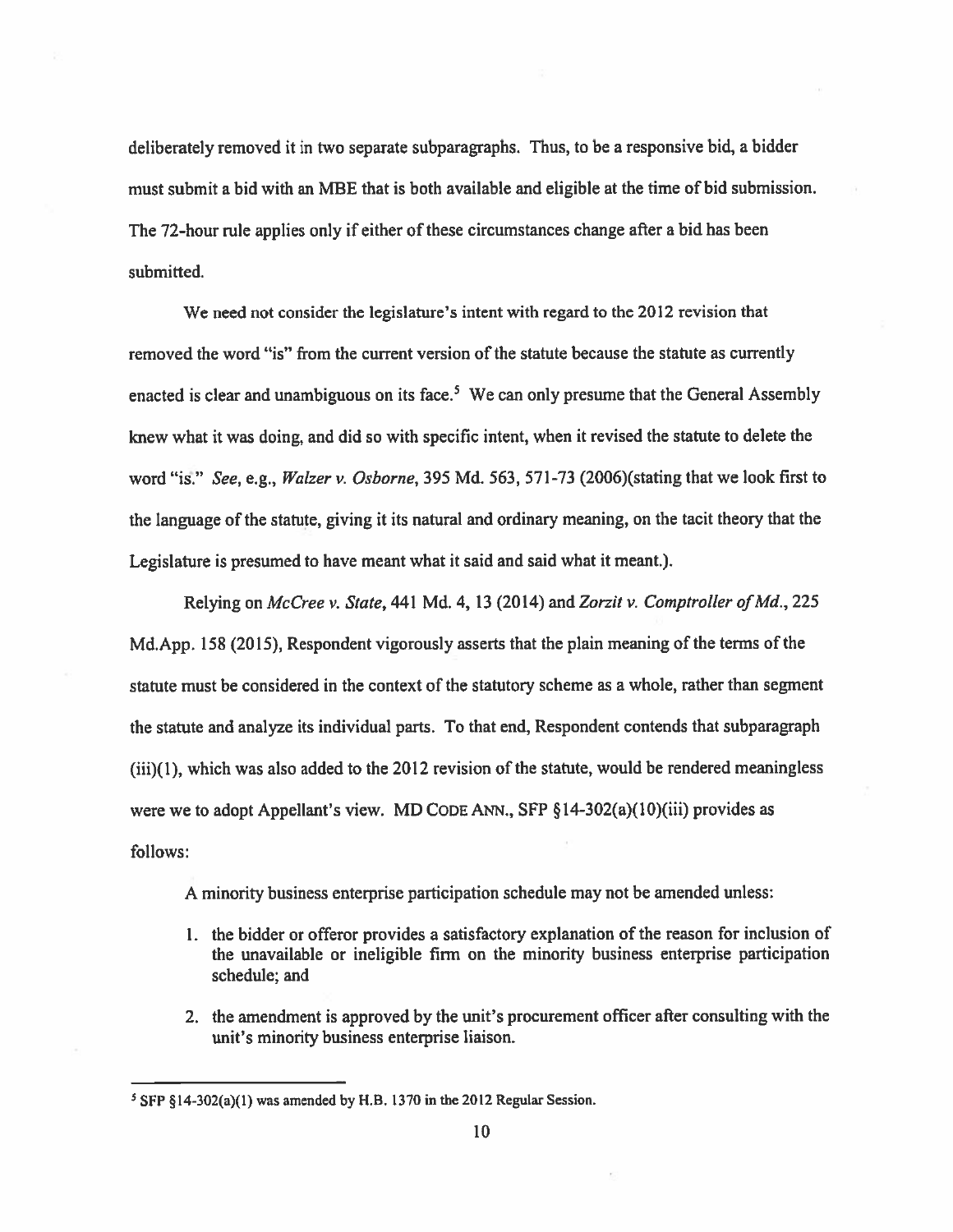Respondent asserts that <sup>a</sup> "bidder would have no reason to explain its decision to include an 'ineligible firm' if the firm did not become ineligible until after bid submission." Respondent further asserts that "the explanation for inclusion would always be self-evident: '[t]he MBE was eligible when I submitted the bid."'

This subparagraph sets forth the two criteria under which <sup>a</sup> MBE substitution may be permitted. It becomes applicable only after the P0 determines that circumstances have changed since <sup>a</sup> responsive bid was submitted, and only when <sup>a</sup> bidder or offeror has met the necessary requirements for amendment of its initially responsive bid, namely: (I) the bidder or offeror has notified the P0 within 72 hours of discovering the unavailability or ineligibility of the MBE, (2) the bidder or offeror has submitted <sup>a</sup> written reques<sup>t</sup> to amend the MBE Form D, and (3) the written reques<sup>t</sup> to substitute an MBE indicates the bidder's or offeror's efforts to substitute another certified MBE to perform the work that the unavailable or ineligible MBE would have performed. If <sup>a</sup> bidder or offeror has met these requirements, then <sup>a</sup> P0 may exercise its discretion to allow for revision of the MBE Form D, but only under two circumstances: (I) if the bidder or offeror provides <sup>a</sup> satisfactory explanation of the reason for inclusion of the unavailable or ineligible firm on the MBE Form D, and (2) the amendment is approved by the unit's P0 after consulting with the unit's MBE liaison.

We do not read subparagraph  $(iii)(1)$  as superfluous or meaningless in light of our interpretation of the plain language of subparagraphs  $(i)(2)$  and  $(ii)(1)$ . We simply view this as a requirement that the bidder or offeror explain to the P0 why the MBE that has become or will become unavailable or ineligible was initially included in its bid. A PO may take this information into consideration in exercising its discretion whether to allow for MBE substitution. To simply assert that "the MBE was eligible when <sup>I</sup> submitted the bid" may not be enough to

II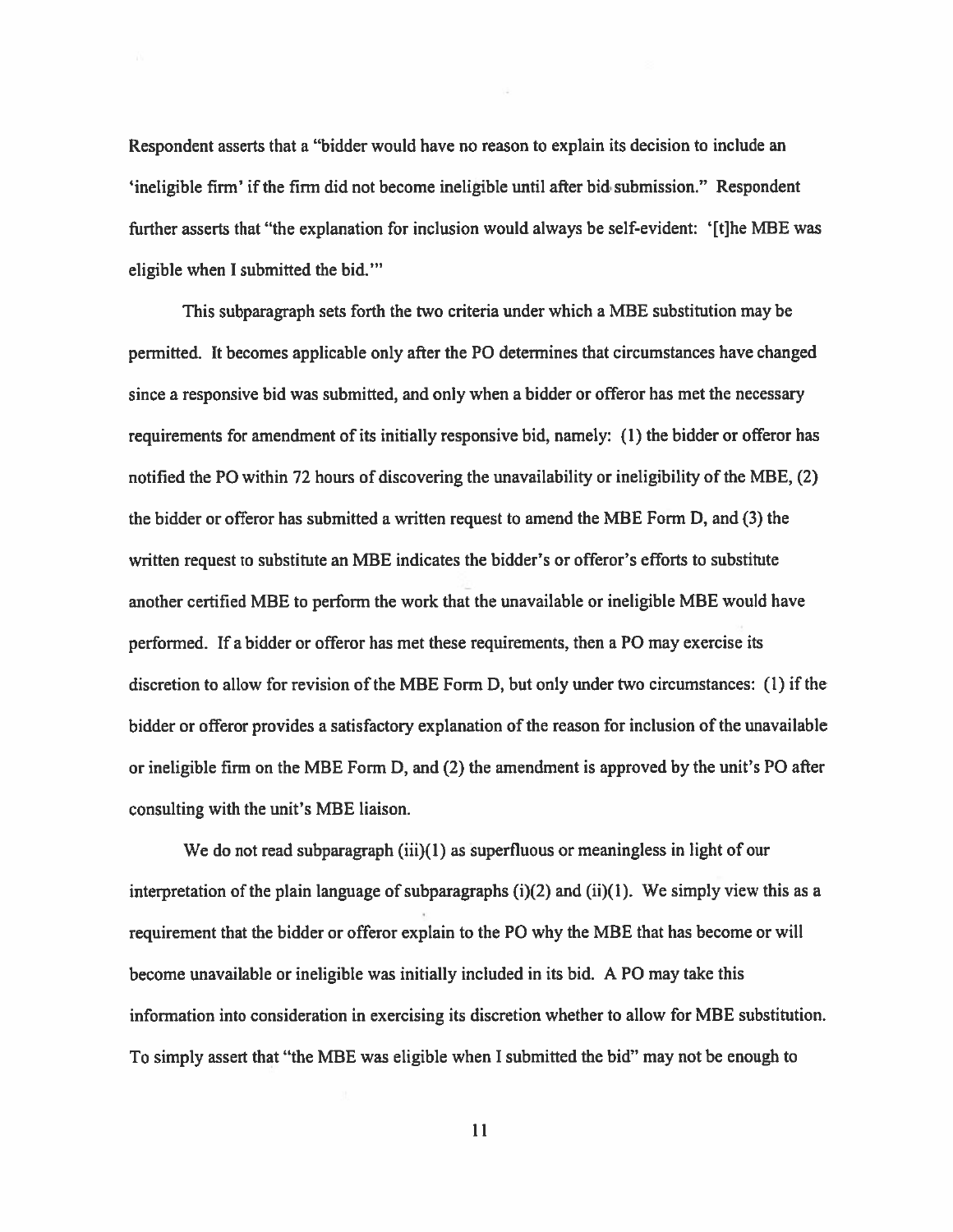satisfy the PO. But again, this subparagraph only becomes applicable when circumstances regarding availability or eligibility have changed after bid submission.

While we agree with Respondent that the overall legislative purpose of the 72-hour rule is remedial in nature and is designed to allow a contractor to substitute an MBE under certain circumstances (i.e., <sup>a</sup> change in availability or eligibility after bid submission), we do not believe that it negates the requirements to satisfy COMAR 21.05.02.13A and 21.11.03.09C(5) that a bid be accurately completed in order to be responsive at the time it is submitted. Otherwise, there would be no need for <sup>a</sup> bidder or offeror to affirm the use of certified MBEs on both MBE Form A and Form <sup>B</sup> for purposes of determining eligibility to receive MBE participation credit. These affirmations go directly to the heart of eligibility, and we cannot agree that the statutory scheme at issue here allows <sup>a</sup> bidder or offeror to include an ineligible MBE in its bid while simultaneously affirming that they are performing only the work they are certified to perform.

The concern here, of course, is the risk of abuse. Allowing <sup>a</sup> contractor to include an ineligible MBE in its bid, then "bid-shop" for <sup>a</sup> more attractive MBE thereafter, would open the floodgates for subcontractor abuse, which is precisely the harmful practice that the general procuremen<sup>t</sup> and MBE laws seek to prevent. As we stated in McDonnell Contracting, Inc., MSBCA No. 2084, 5 MSBCA 450, n.2 (1996), "a firm (with the low bid) that waits until after bid opening to line up its MBE participation may well have <sup>a</sup> competitive bidding advantage because of the additional time to shop for competitive MBE prices after bids have been exposed and the low bidder determined."  $Id<sup>6</sup>$  Similarly, were we to accept Respondent's view, a bidder

<sup>6</sup>This decision was written at <sup>a</sup> time when bidders were given 10 days after bid opening to identify MBE subcontractors sufficient to meet the MRE participation goal. Legislation has since changed to require bidders and offerors to identify specific commitments of certified MBEs at the time of bid submission.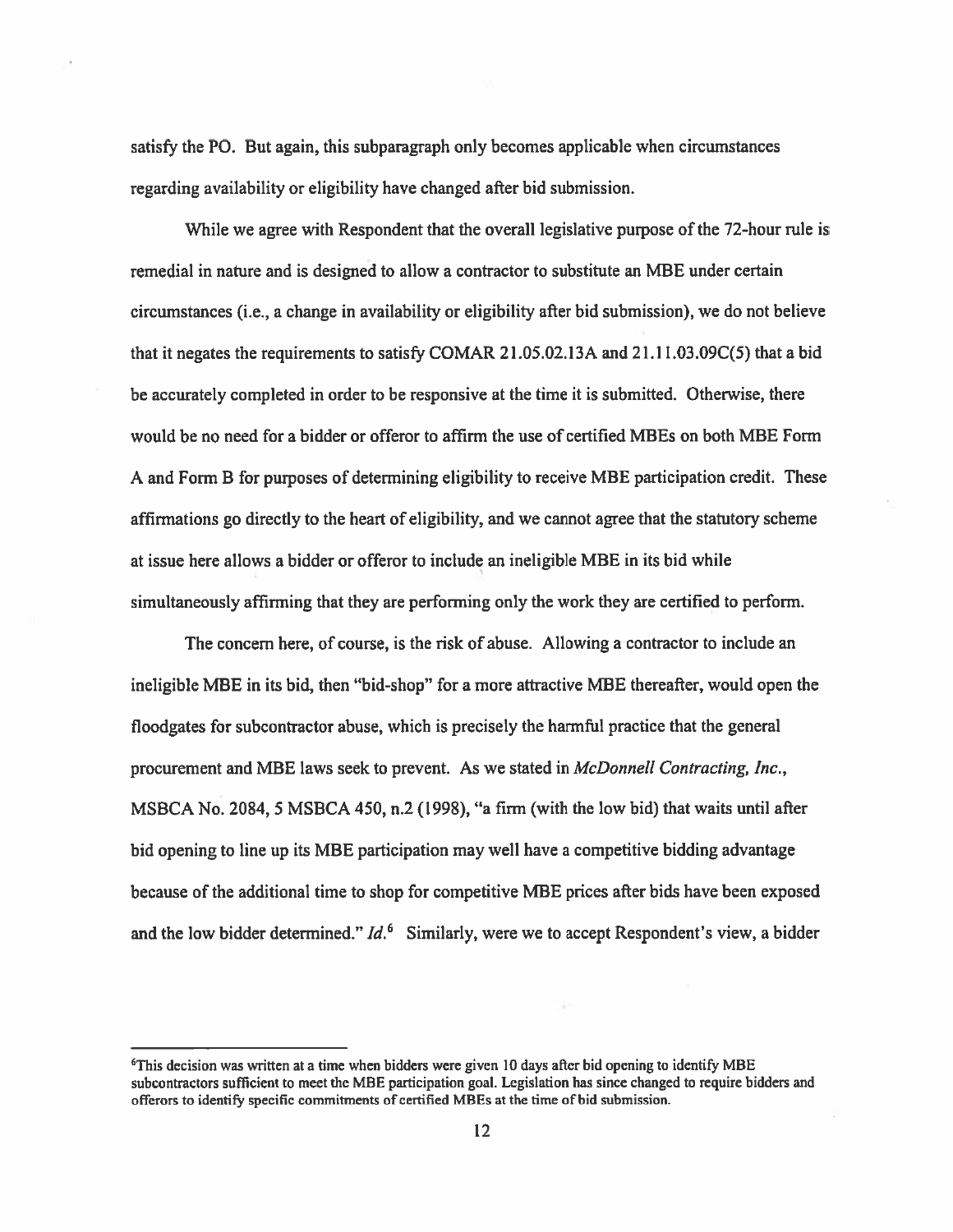or offeror could include an ineligible MBE in its bid, then bid-shop after bid submission to find an eligible MBE at a lower more competitive price.<sup>7</sup>

Finally, Respondent refers to two previous decisions by this Board as suppor<sup>t</sup> for its position that the 72-hour rule should apply to allow for MBE substitution where a PO determines that <sup>a</sup> MBE was ineligible at bid opening: Tech Contracting, Co., Inc., MSBCA 2912 & 2916 (2015) and Trinity Svcs. Gp., Inc., MSBCA 2917, 2931 & 2935 (2015). While the exhaustive and comprehensive legislative history of the 72-hour rule contained in the Tech Contracting, Inc. is both accurate and instructive, it appears that both decisions were premised on the 2011 statutory language and/or COMAR 21.11.03.12, both of which include the word "is" before "ineligible." Unfortunately, the statute as currently enacted does not include the word "is" in either subparagraph, the deletion of which by the General Assembly significantly changes the plain and ordinary meaning of the statute.

In light of our previous decisions in Tech Contracting and Trinity, which were based on language that currently exists in COMAR, and our decision in this case, we understand and empathize with the confusion presented by the language in SFP  $\S$ 14-302(A)(10) and the disparate language in COMAR 21.11.03.12, the consequences of which send conflicting messages to agencies and contractors alike as to whether an MBE determined to be ineligible at bid opening may be substituted pursuan<sup>t</sup> to the 72-hour rule, particularly in cases where <sup>a</sup> contractor reasonably believes its designated MBE is properly certified and eligible at bid submission, but is determined by the P0 at bid opening to be ineligible. Until this conflict is resolved, either by the General Assembly or the agency responsible for promulgating the COMAR MBE provisions, we are constrained to conclude that, absent <sup>a</sup> change in circumstances

<sup>7</sup>We recognize that under these circumstances, the P0 would still have the discretion whether to allow for MBE substitution. Thus, it would be incumbent upon the P0 to police against the practice of bid-shopping.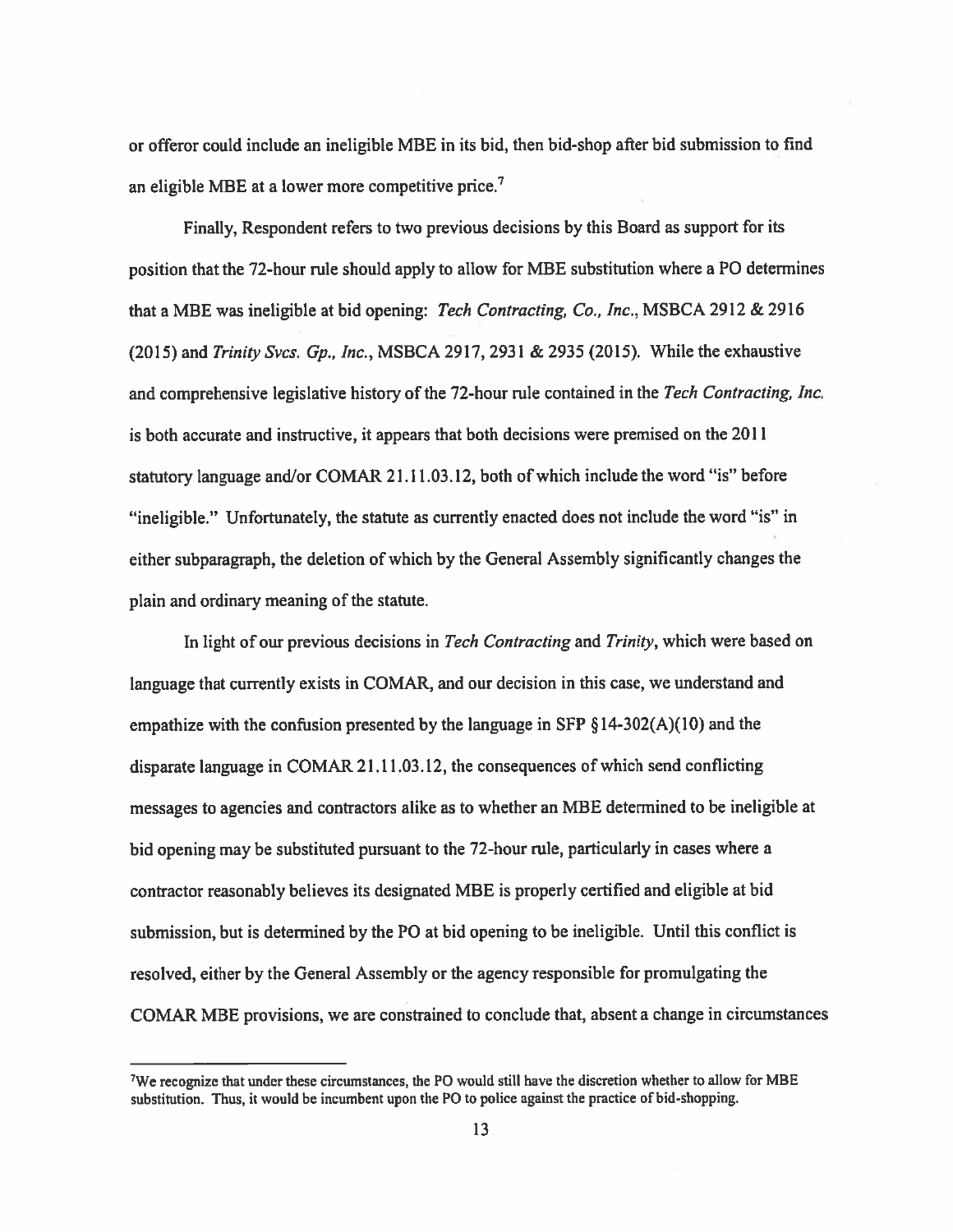after bid submission, <sup>a</sup> bid that relies upon an MEE determined to be ineligible at bid opening must be deemed <sup>a</sup> nonresponsive bid; MBE Form <sup>D</sup> may not be amended, pursuan<sup>t</sup> to the 72 hour rule, to allow for substitution of an eligible MBE. The contractor bears the burden of ensuring that all of its MBEs identified on MBE Form D are certified and otherwise eligible to perform the work they have been identified to perform at the time its bid is submitted.

## ORDER

ACCORDINGLY, based on the foregoing, it is this  $1<sup>st</sup>$  day of November, 2017, hereby: ORDERED that Appellant's Motion for Summary Decision is GRANTED.

/5/

Bethamy N. Beam, Esq. Chairman

I concur

Is' Ann Marie Doory, Esq. Board Member

/5/ Michael J. Stewart, Esq.  $\sqrt{2}$ Board Member